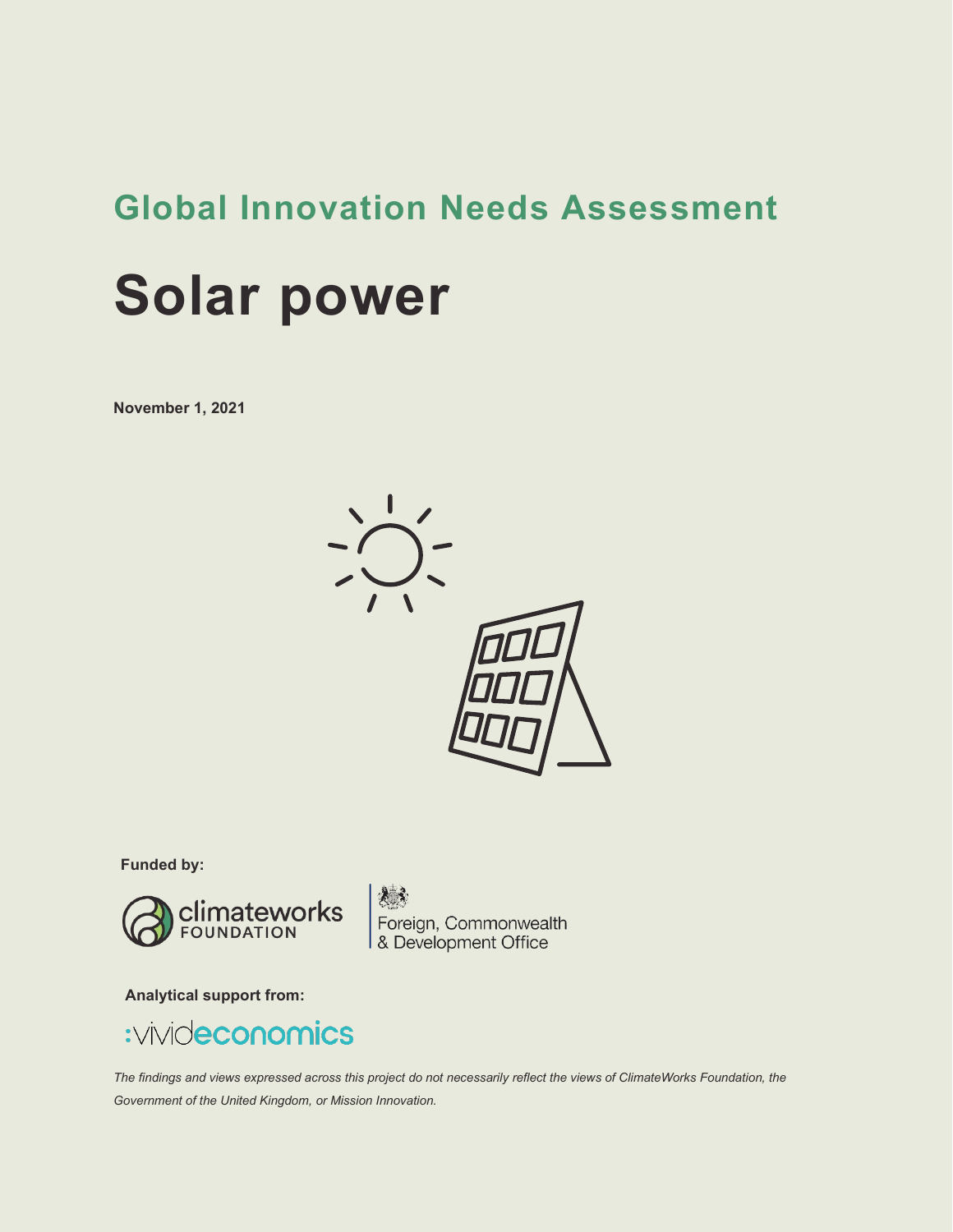## **The Global Innovation Needs Assessments**

**The Global Innovation Needs Assessments (GINAs) is a first-of-its-kind platform for assessing the case for low-carbon innovation.** The GINAs take a systemwide perspective, explicitly modeling the impact of innovations across the global economy. Uniquely, the analysis quantifies the economic benefits of low-carbon innovation and identifies the levels of public investment—from research and development to commercialization—needed to unlock these benefits. The analysis is divided into three phases: Phase 1, global energy and land use; Phase 2, global industry; and Phase 3, regional deep dives. This report is part of Phase 1's investigation of innovative technologies in the energy and land systems.

**The analyses do not assess all relevant technologies, nor do they evaluate all relevant factors for policy judgments. Instead, the work is intended to provide a novel evidence base to better inform policy decisions.** The Phase 1 analysis looks across a broad range of climate mitigation technologies in energy and land use, including demand response to protein diversification, to model the economic value of related innovation investment. Later phases expand the research. As with adoption of all technologies, including some controversial ones described in this report, there are risks and potential downsides. Technology investment is ultimately a policy judgment. This analysis provides no policy recommendations for that investment.

*Phases of the Global Innovation Needs Assessments* 



**The Global Innovation Needs Assessments project is funded by the ClimateWorks Foundation and the UK Foreign, Commonwealth & Development Office.** Analysis was conducted by Vivid Economics. Thank you to the UK Department for Business, Energy and Industrial Strategy (BEIS) and the Mission Innovation Secretariat, which were consulted on aspects of the work, and to BEIS support for the 2017– 2019 Energy Innovation Needs Assessments, which developed the methodological approach taken here.

*The findings and views expressed across here do not reflect the view of ClimateWorks, the Government of the United Kingdom, or Mission Innovation.*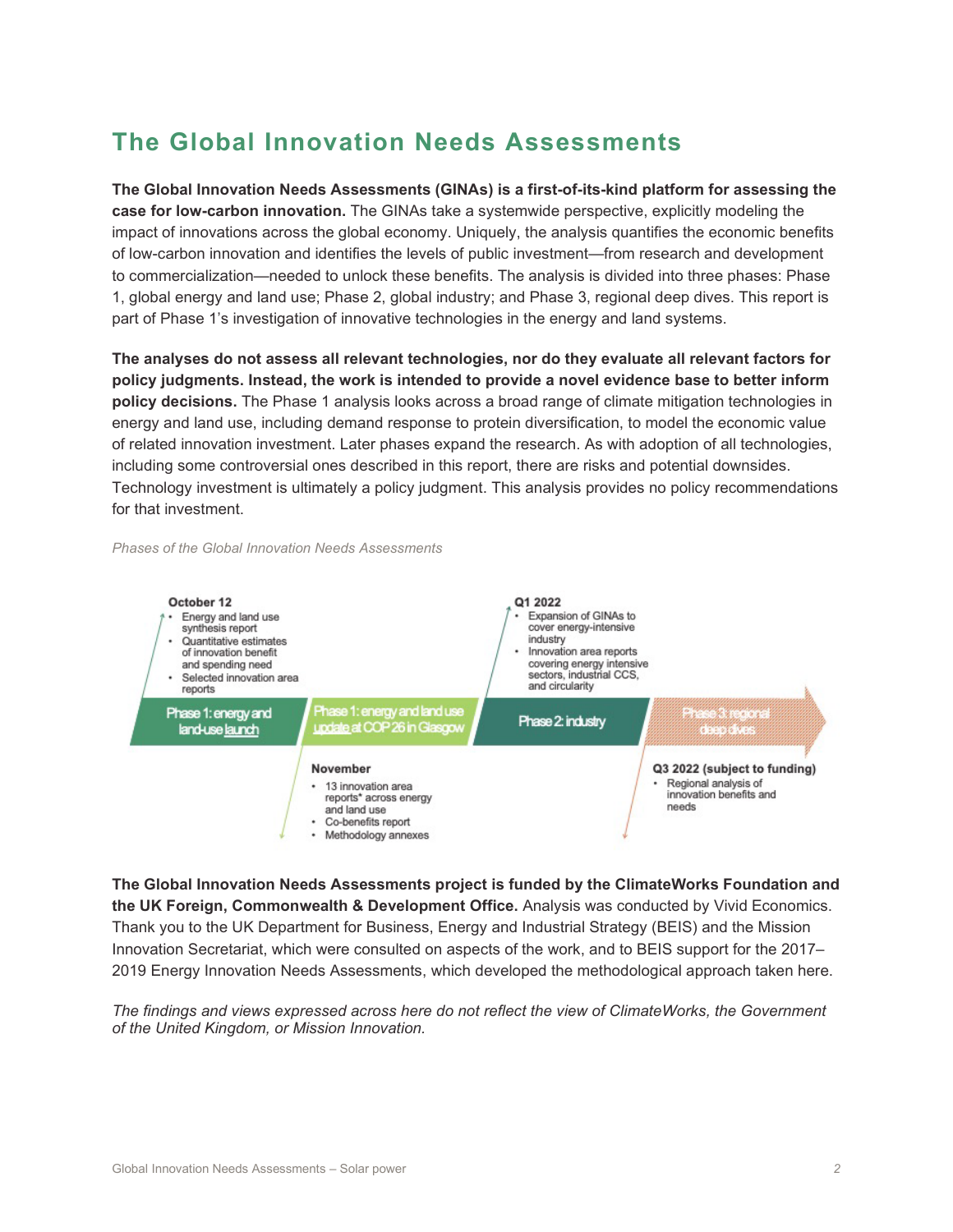#### **Phase 1 GINA outputs**

The suite of reports across innovation areas, methodological annexes and a synthesis report for GINAs are available on the GINA website at [https://www.climateworks.org/report/ginas/.](https://www.climateworks.org/report/ginas/)

*The suite of outputs for Phase 1 of the Global Innovation Needs Assessments* 

1. Energy and land use synthesis report: slide-based summary for policymakers and executives Synthesis of the findings across the innovations considered in energy and land use

2. Innovation reports - in depth quantitative analysis for industry and policy analysts

#### **Energy Land use & agriculture** Wind power **System flexibility** Protein diversity Protein diversity<br>Novel protein-rich food and feed System flexibility<br>Battery storage, power-to-X, demand response Offshore and onshore wind turbines  $\begin{tabular}{ll} \textbf{\textsf{Low carbon hydrogen}}\\ \textbf{\textsf{Electrolyzers and gas reforming with CCS}}\\ \end{tabular}$ **Buildings** Decarbonizing agrochemical inputs  $\boxed{\circledast}$ Heat pumps, building fabric Innovative fertilisers and pesticides Power CCS<br>CCS in power generation (coal, gas and biomass) Solar power<br>**6** Utility-scale and distributed PV Yield enhancing technologies (இ) Digital agriculture and vertical farming **Now carbon fuels**<br>  $\boxed{\triangle}$  **D**  $2^{nd}$  generation biofuels, synthetic fuels (H<sub>2</sub> + CO<sub>2</sub>) **Example:** Zero-carbon road transport<br>
Battery electric vehicles, fuel cell electric vehicles Irrigation **The Irrigation**<br>**WELL** Improved irrigation methods and systems Nuclear power Small modular and large-scale advanced reactors

because they could play a key role in a net zero pathway but does not imply that an optimal net zero pathway necessarily includes them. Further notes on the rationale behind their selection is provided in the methodology annex on the GINA website

- 4. European case study analysis of jobs and growth benefits in Europe specifically
- 5. Methodology annex-description of the modeling approach

## The selected innovation areas were selected for their potential for further innovation and the potential magnitude of the associated system benefits. Their selection here is

3. Co-benefits of innovation report - qualitative analysis of the environmental and other non-economic benefits of net-zero innovation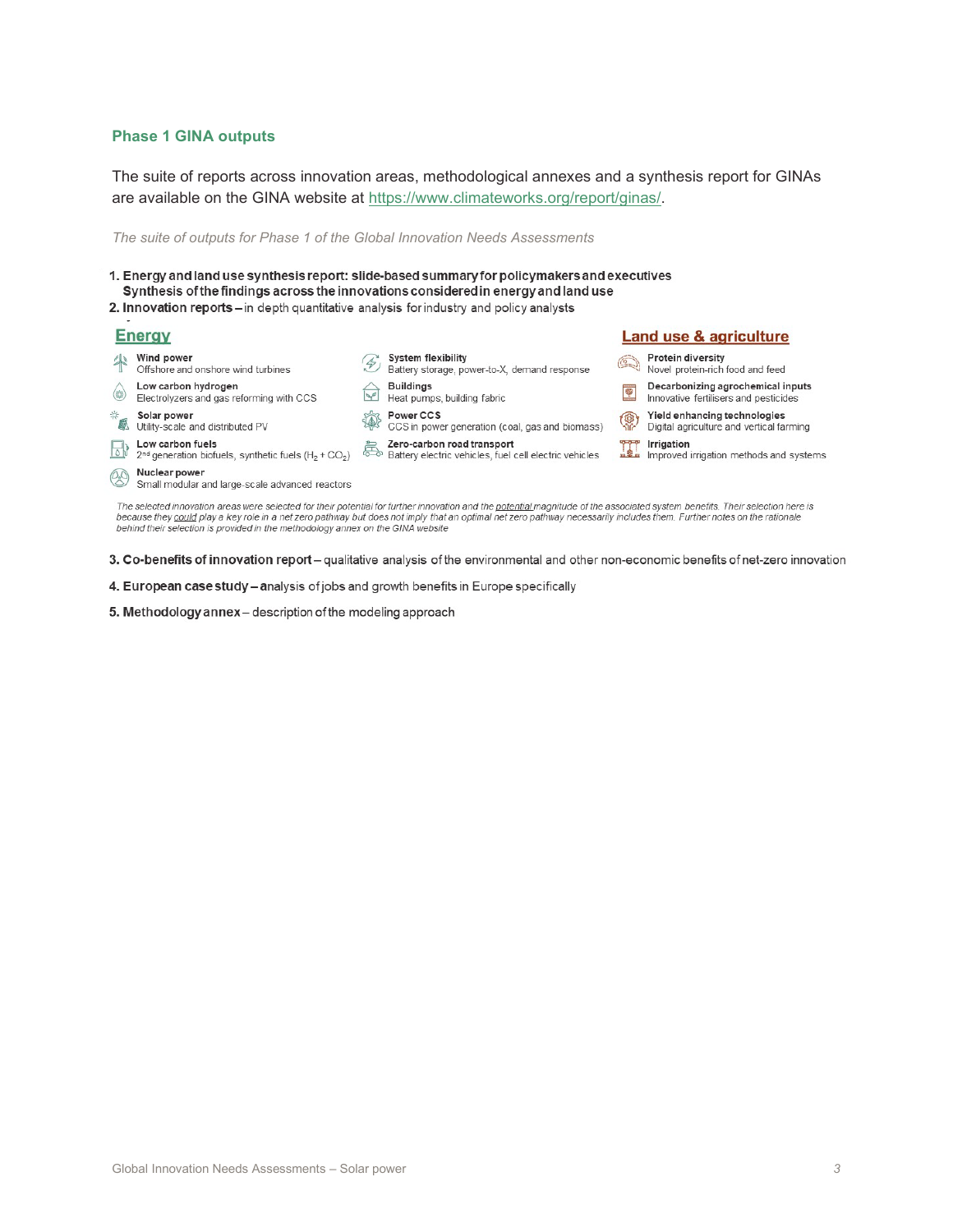### **Executive summary**

**As electricity demand rapidly grows, large-scale solar photovoltaic (PV) will be key to decarbonizing the global energy system.** Today, solar power accounts for roughly 2% of global electricity generated, with 707 GW of cumulative installed capacity in 2020. Modeling scenarios that limit warming to 1.5°C suggest that solar power generation needs to increase significantly to supply between 25% and 36% of global electricity by 2050, requiring installed capacity to increase to more than 8,000 GW. Given the required scale of solar PV deployment, even small reductions in the cost of the technology, which dropped substantially over the last decade, can have a large impact on energy system costs.

**Increased innovation in and commercialization of solar technologies can reduce costs of utilityscale solar PV and distributed solar PV by 60% and 50%, respectively, by 2050.** There are multiple ways to reduce capital and operating costs of solar PV, primarily through the application of advanced module materials, such as PERC cells and thin film, and innovative cell architectures, such as bifacial and half cells. In addition, new solar applications, including floating solar, and digitalization of operations and maintenance (O&M) processes could further increase solar PV deployment and operational efficiency.

**Solar PV innovation and commercialization could reduce global energy system costs by US\$170 billion per year (1.5% of total) on average between now and 2050.** Innovation in solar power can benefit the energy system by reducing the cost of low-carbon electricity, thereby reducing the cost of decarbonization in many end-use sectors that rely on electrification to decarbonize, including industry, transport, and buildings. By 2050, the undiscounted value of cost savings could reach more than US\$200 billion per year.

**To realize the full benefits of low-cost solar PV, public spending on research, development, and deployment (RD&D) and commercialization of some US\$5 billion per year and US\$4 billion per year, respectively, is required.** These sums are equivalent to more than double the current public RD&D spending on solar PV, which totaled US\$2.2 billion in 2019. Most of the RD&D spending could be directed to development of technologies currently at the pilot stage, such as perovskites. Commercialization spending would help bring to market technologies that have already reached demonstration, such as PERC cells, as well as expand deployment of first-generation technologies through innovative applications and processes like floating solar. In addition to spending, governments can support solar PV deployment through a widened package of policies addressing market barriers. In particular, these policies could include improved permitting for solar developments, well-defined long-term targets and supporting schemes, adequate skills development, and robust carbon pricing.

**Innovation in solar PV, in which annual investment is projected to reach more than US\$300 billion by 2050, could be a valuable business opportunity for suppliers and developers across the value chain.** By 2050, the gross value added (GVA) by the construction and operation of solar PV projects could be US\$150 billion, and more than 1.2 million jobs for engineers, construction and factory workers, technicians, and safety experts could be supported. Gains across the economy are likely to be much larger as the upstream and downstream stages of the value chain, such as raw material suppliers, are included.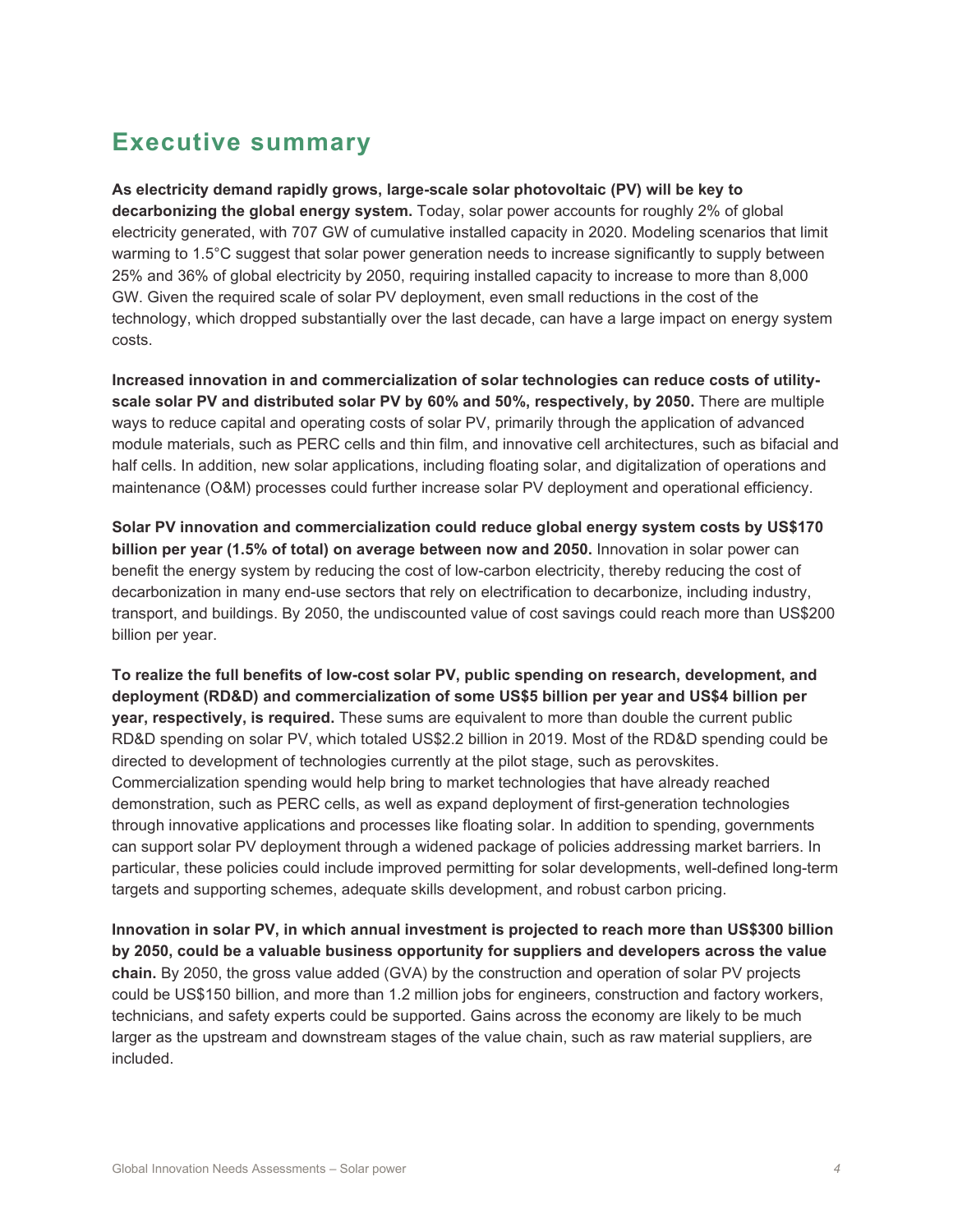| <b>Public benefits</b> | Cumulative for 2021-2050, undiscounted: US\$5 trillion              |  |
|------------------------|---------------------------------------------------------------------|--|
| (i.e., energy system   | Cumulative for 2021-2050, discounted at 5% per year: US\$2 trillion |  |
| cost savings)          | Annual average for 2021-2050, undiscounted: US\$170 billion         |  |
| <b>Business</b>        | 2035: US\$125 billion GVA, 1.7 million direct jobs                  |  |
| opportunities          | 2050: US\$150 billion GVA, 1.3 million direct jobs                  |  |
| <b>Public spending</b> | Commercialization, annual average 2021-2035: US\$4 billion          |  |
| required               | RD&D, annual average 2021-2035: US\$5 billion                       |  |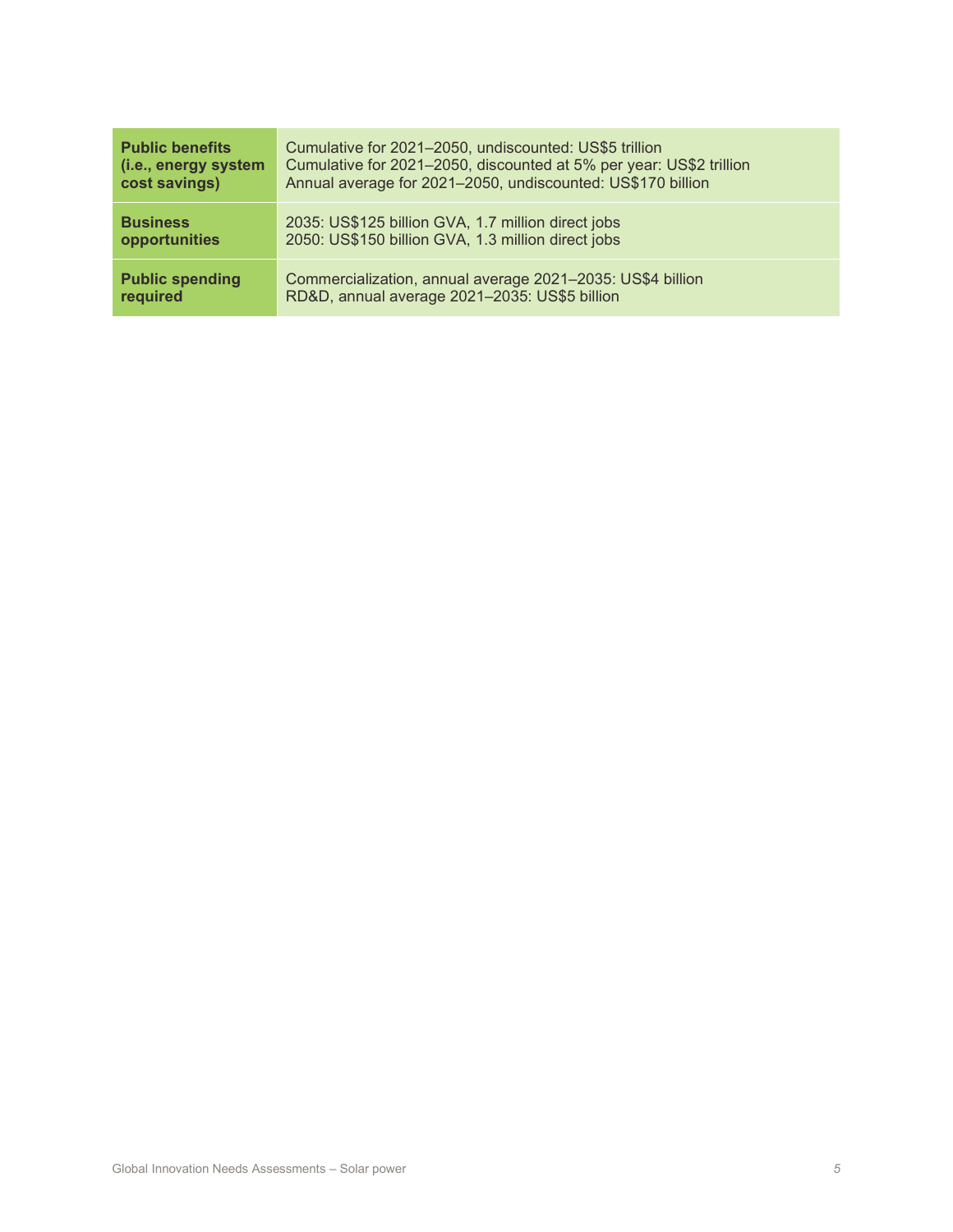## **1. Solar power and the energy system**

### **Current role in the energy system**

**Renewable electricity plays a key role in decarbonizing the power sector and the global economy as a whole.** The power sector is a major source of emissions from the global economy: in 2018, it emitted roughly 13 GtCO<sub>2</sub>, equivalent to 30% of global greenhouse gas (GHG) emissions. The combustion of fossil fuel sources accounted for 64% of electricity generation in 2018 and is the main contributor of emissions from the power sector. Renewable electricity can reduce the power system's reliance on fossil fuel sources and mitigate emissions. In 2018, electricity generation from renewable sources was 27% of total electricity production, up from 20% in 2010.

**In 2019, solar power represented 9% of global renewable electricity production.** Today, solar power accounts for about 2% of global electricity generated, with 707 GW of cumulative installed capacity in 2020 (IRENA 2021a,b). This capacity is concentrated mainly in Asia (331 GW) and Europe (132 GW) (IRENA 2020c). Most of it was installed in the last decade, thanks to a substantial period of growth for solar PV. In 2010, installed solar power amounted to less than 42 GW and provided just 0.1% of global electricity production. Utility-scale PV represents the bulk of new installed capacity. In 2019, more than 60% of the new capacity was represented by utility-scale PV; the remainder was residential and commercial PV (IEA 2019). The significant drop in solar PV costs largely explains the increase in solar PV capacity during the past decade: the weighted average total installed costs of new utility-scale PV capacity commissioned in 2019 was US\$ 995/kW, 18% lower than in 2018 and 79% lower than in 2010. Similarly, depending on the geography, residential and commercial PV costs saw a decline in total installed costs of up to 86% between 2010 and 2019 (IRENA 2020d).



**Figure 1. Global electricity generation from renewable energy sources (RES), 2000–2018.**

*Source:* Vivid Economics based on IRENA (2020b) and IEA (2021a).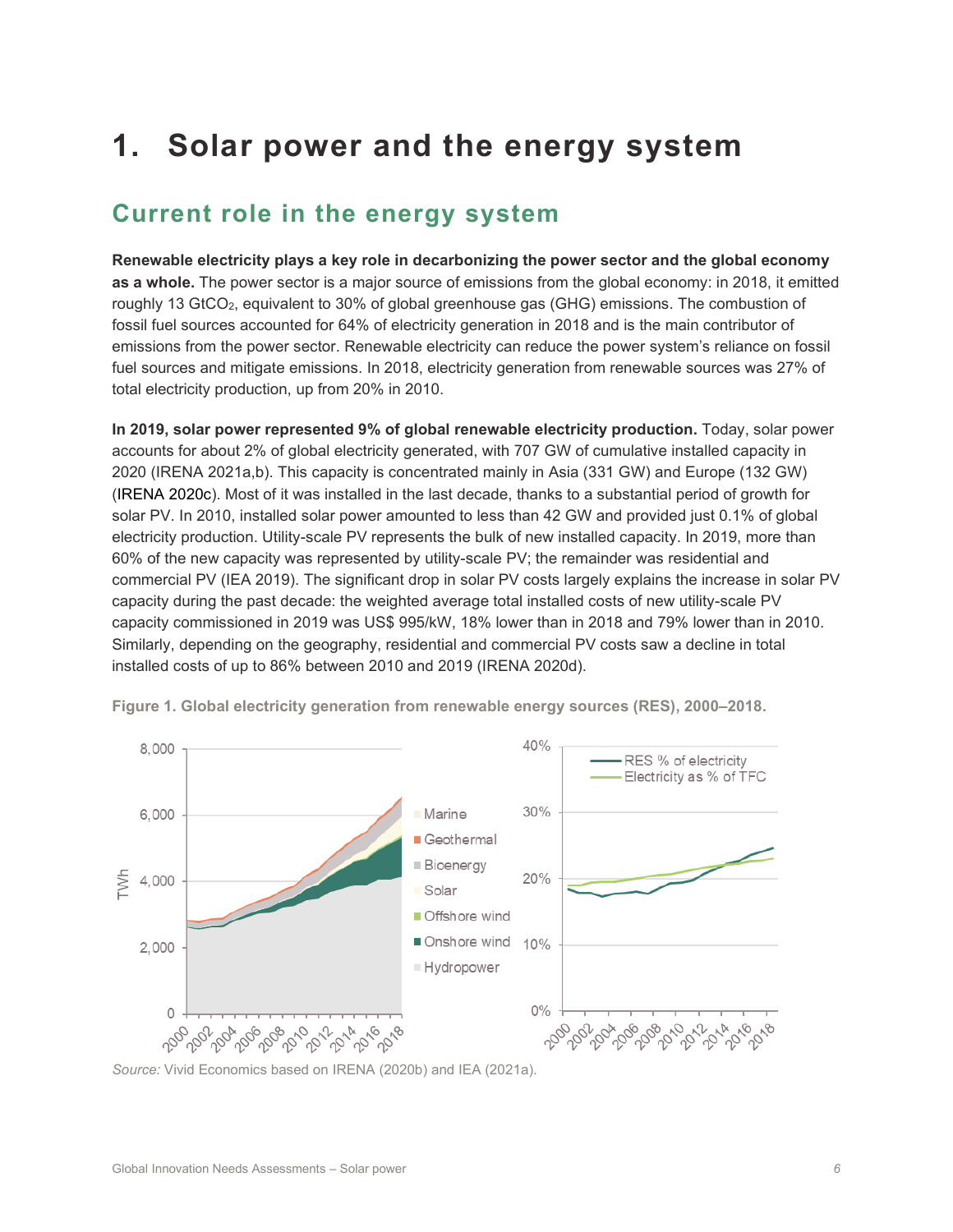## **Future role and deployment potential**

**Global electricity demand is expected to more than double by 2050 as the energy system moves away from emission-intensive energy sources**. System decarbonization will require electricity to partly replace emission-intensive energy sources across all sectors, including industry, transport, and buildings. By 2050, electricity generation could increase from 26,500 TWh today to 42,000–73,000 TWh (IEA 2021a). Renewable energy sources will play an important role in supplying low-carbon electricity to meet increased demand by 2050.

**Across the scenarios that limit warming to 1.5°C, solar power generation increases significantly to supply 25%–36% of global electricity by 2050, up from about 2% today**. [Figure 2](#page-7-0) below displays the 2050 electricity mix from a range of selected scenarios, all but two of which are compatible with the Paris Agreement. The scenarios vary in terms of the pace at which global emissions decline and in terms of the relative size of mitigations across sectors and energy sources. Despite these differences, solar power is consistently one of the major driving forces for electrification and power sector decarbonization: on average, annual solar power generation grows from 700 TWh currently to 22,000 TWh by 2050, meeting 35% of total electricity demand.

**Meeting this level of increased solar power generation would require accelerated deployment of solar PV infrastructure.** Total installed capacity of solar PV was 707 GW in 2020, a year in which 127 GW of new solar capacity was installed (IRENA 2021a,b). Achieving the level of solar power generation compatible with Paris-aligned scenarios could require installed capacity to increase to more than 8,000 GW by 2050, with annual solar installations of more than 240 GW on average between 2020 and 2050.

**Given the scale of solar PV deployment in the future, any innovations that reduce the cost of solar power can help lower costs of the energy system significantly.** Solar PV is a relatively mature technology that has experienced substantial cost reductions over the last decade. In many areas of the world, and especially in areas with high levels of solar irradiation, solar PV is already one of the cheapest sources of power available on the market. The scale of solar PV deployment required to achieve system decarbonization explains why even additional small technology cost reductions can have a large impact on system costs. Section 2 describes in greater detail the innovations with the greatest potential to reduce the costs of solar PV technologies.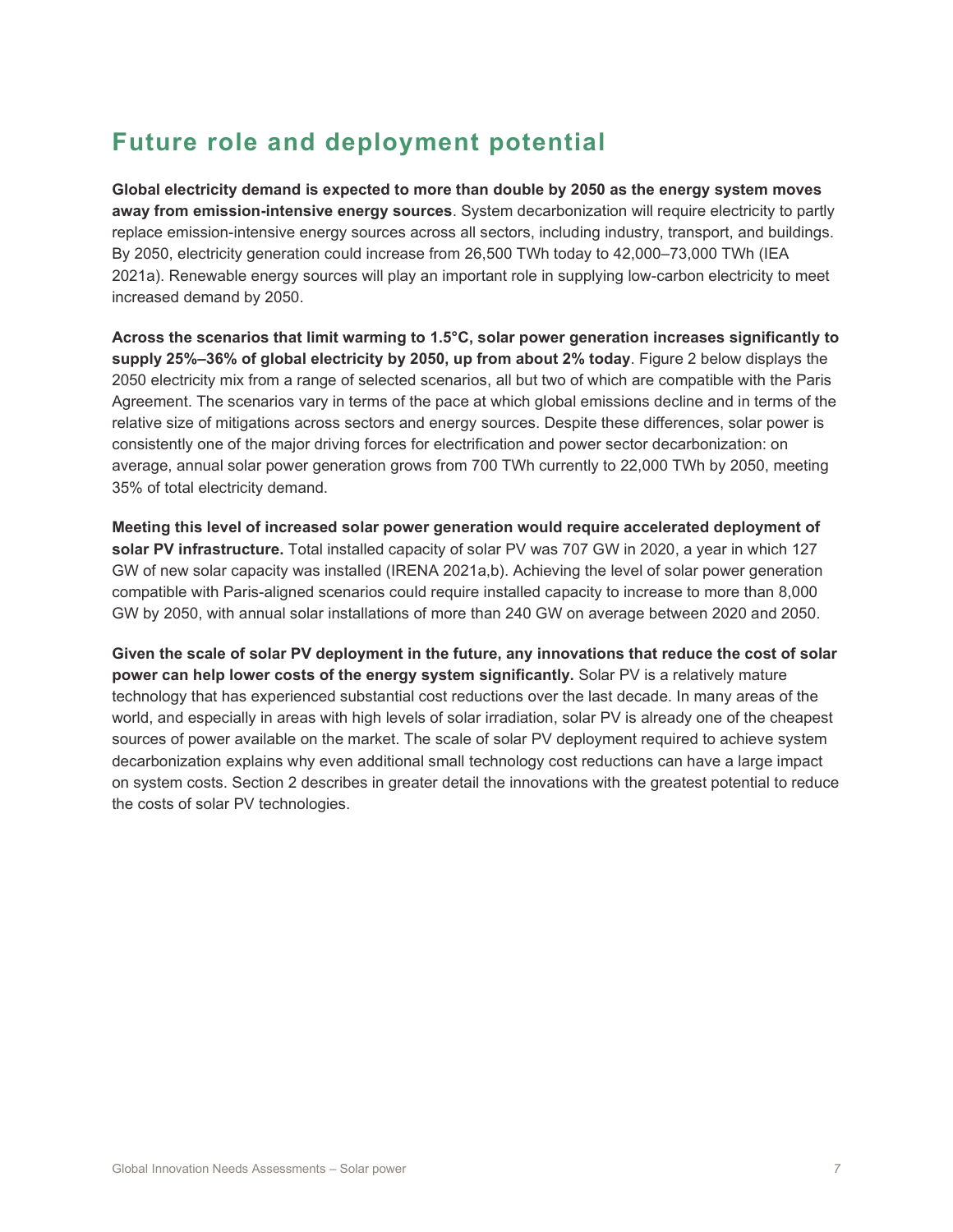<span id="page-7-0"></span>**Figure 2. Electricity generation by source in 2050 across selected scenarios compared to current generation levels.**



*Note:* Shell Sky and IRENA Transforming Energy Scenario are below-2-degrees scenarios. The other scenarios shown are 1.5 degrees scenarios, generally featuring net-zero emissions between 2050 and 2060.

*Source:* Vivid Economics based on scenarios published by IEA (2021a), IRENA (2020b), BP (2020), Shell (2018), and NGFS (2021).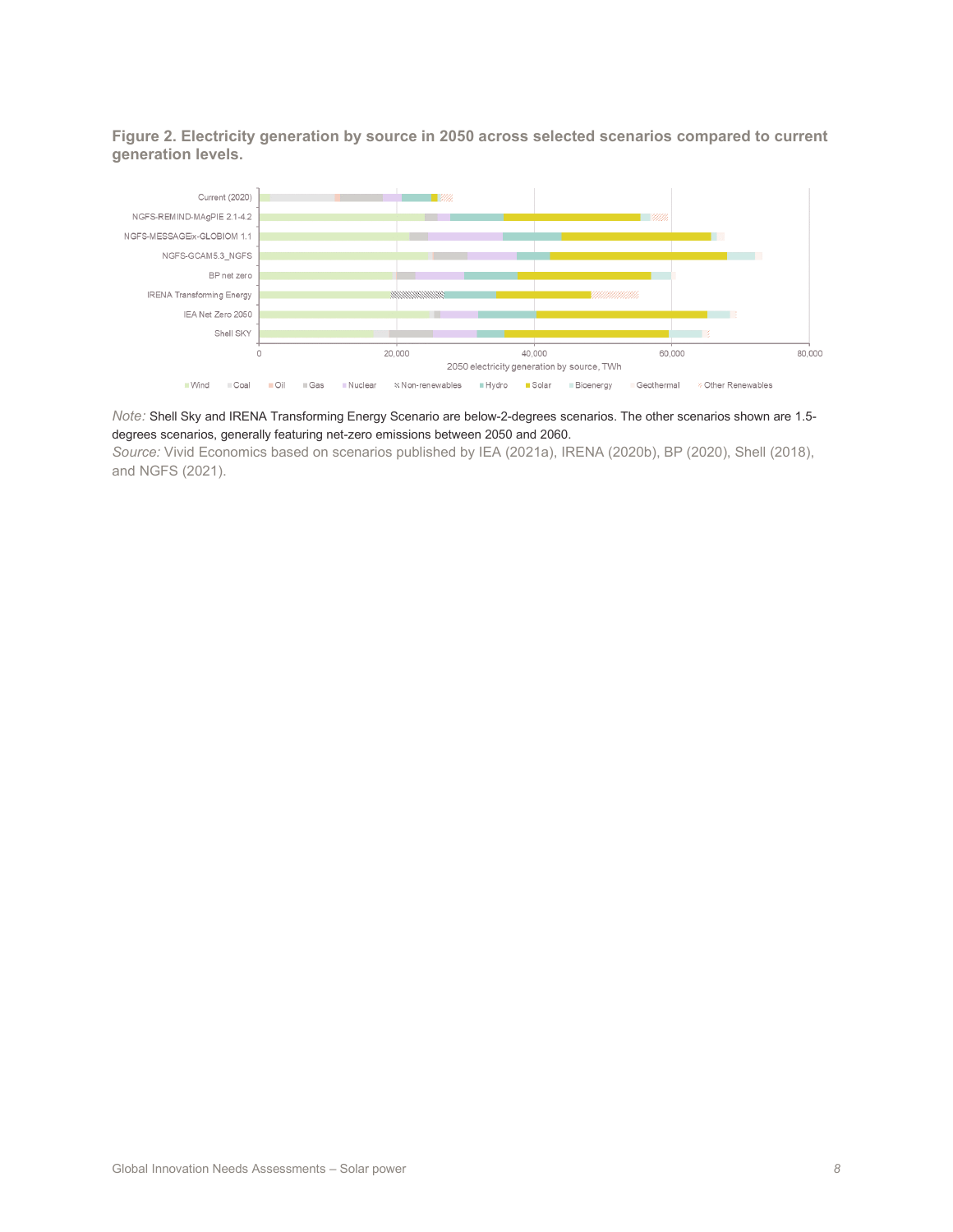## **2. Innovation opportunities**

## **Costs and deployment barriers**

**Capital costs represent most of solar power's lifetime costs; operation, maintenance, and decommissioning contribute to the remainder of costs**. On average globally, capital expenditure for distributed PV is roughly 80% higher than that for utility-scale PV. Distributed PV is relatively more expensive primarily because of its smaller scale and higher costs of installation and development, including project planning and permitting. Capital costs can vary significantly by location, largely due to both differences in hardware costs, such as modules, and in soft costs of installation and development. A detailed breakdown of average upfront capital costs is presented in Figure 3.

**Solar power costs decreased significantly in the past decade, but opportunity for further cost reductions exists**. Solar PV's global levelized cost of energy (LCOE) dropped by 82% between 2010 and 2019. This decrease was largely driven by improvements in materials and manufacturing processes, lowered labor costs, and enhanced module efficiency (IRENA 2020d). Many opportunities to innovate and reduce costs of solar PV technologies remain, and experts suggest that upfront capital costs could be lowered an additional 70% by 2050 (IRENA 2019).



**Figure 3. Breakdown of upfront capital expenditure of solar power, current estimates.**

*Source:* Vivid Economics based on Feldman (2021).

#### **Although solar installations have increased in recent years, new investments are still held back by barriers at different levels:**

- **High capital costs and long payback periods** can hinder solar power's competitiveness, especially in regions that do not benefit from high levels of solar irradiation and financing support mechanisms. Further capital cost reductions can make solar PV more competitive with other sources of power generation across a wider range of geographies.
- **Grid development and integration** pose another technical barrier to solar developments. Because solar farms may be located far from centers of electricity demand, grid developments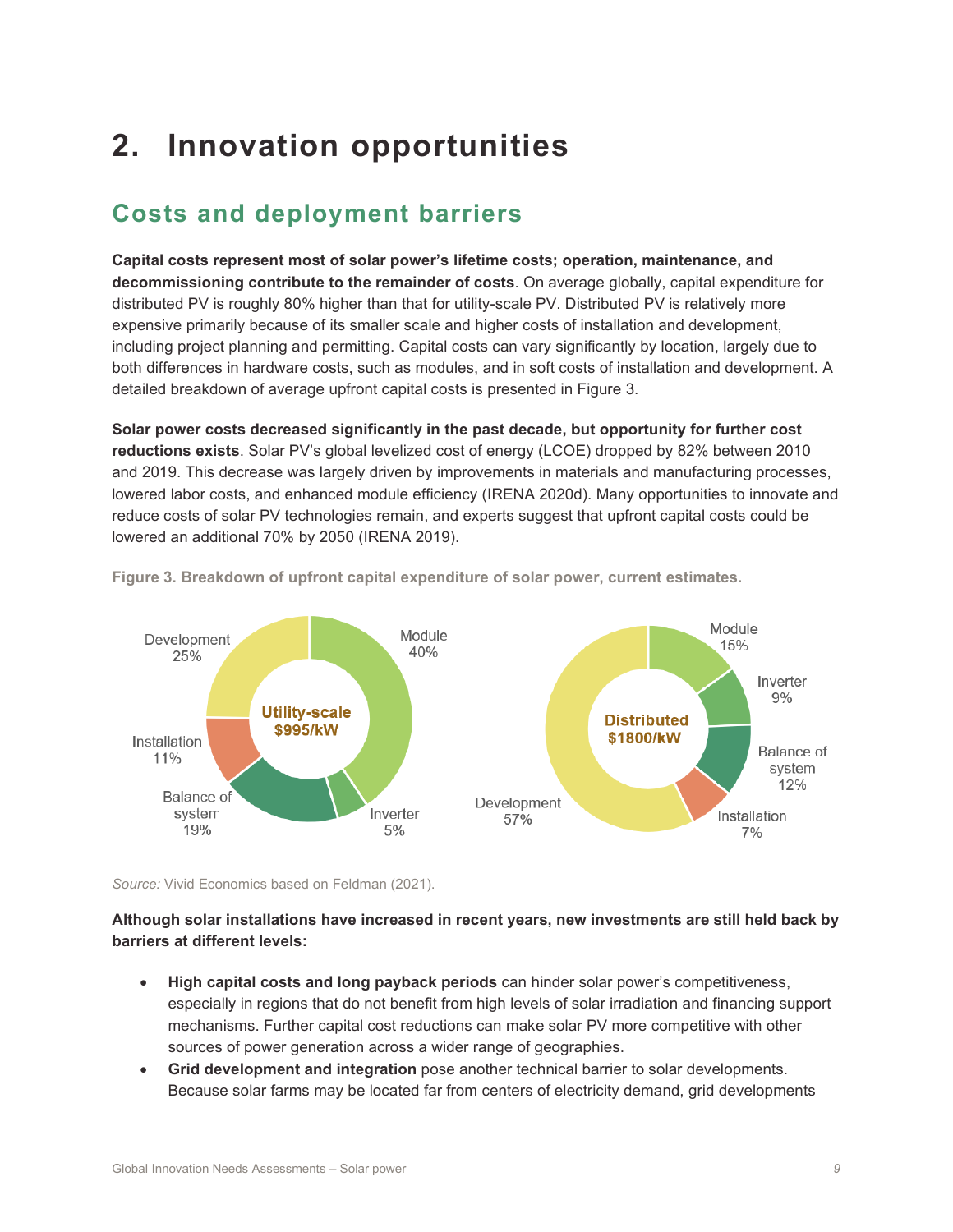can often be costly. Furthermore, the lack of adequate energy storage can lead to curtailment of solar power, hindering its integration into the energy system. The lack of grid flexibility limits the potential benefits of solar power, especially for users of distributed, small-scale PV.

There are other policy, regulatory, and market barriers to solar deployment, most notably barriers involving permits and regulatory frameworks. These barriers require policy action, but because they not directly related to innovation, they are not covered here.

## **Key innovations**

**Innovation in solar technologies can further reduce capital costs of utility-scale and distributed solar PV by 66% and 49%, respectively, by 2050**. Table 1 below reports the cost reduction pathways to 2050 for both the high- and low-innovation scenarios, split into capital and fixed operating costs. The scenarios are constructed from an extensive review of cost reduction studies for utility-scale and distributed solar PV. Capital and fixed operation costs decline in the low-innovation scenario due to economies of scale, learning-by-doing, and near-term technological improvements. The high-innovation scenario sees additional cost reductions both in capital and operating costs to 2050.

| <b>Technology</b>               | Cost<br>component            | 2020  | <b>2050 low</b><br>innovation | 2050 high<br>innovation | % further cost<br>reduction<br>under high<br>innovation | % further<br><b>LCOE</b><br>reduction<br>under high<br>innovation |  |
|---------------------------------|------------------------------|-------|-------------------------------|-------------------------|---------------------------------------------------------|-------------------------------------------------------------------|--|
| Utility-scale<br><b>PV</b>      | Capex,<br>US\$m/GW           | 995   | 480                           | 165                     | 66%                                                     | 61%                                                               |  |
|                                 | Fixed Opex,<br>US\$m/GW/year | 14    | 7                             | 4.5                     | 38%                                                     |                                                                   |  |
| <b>Distributed</b><br><b>PV</b> | Capex,<br>US\$m/GW           | 1,800 | 790                           | 400                     | 49%                                                     | 49%                                                               |  |
|                                 | Fixed Opex,<br>US\$m/GW/year | 22    | 8                             | 4.5                     | 46%                                                     |                                                                   |  |

**Table 1. Utility-scale and distributed solar PV cost assumptions under high- and low-innovation scenarios**

*Source:* Vivid Economics based on NREL (2020) and IRENA (2019, 2020d).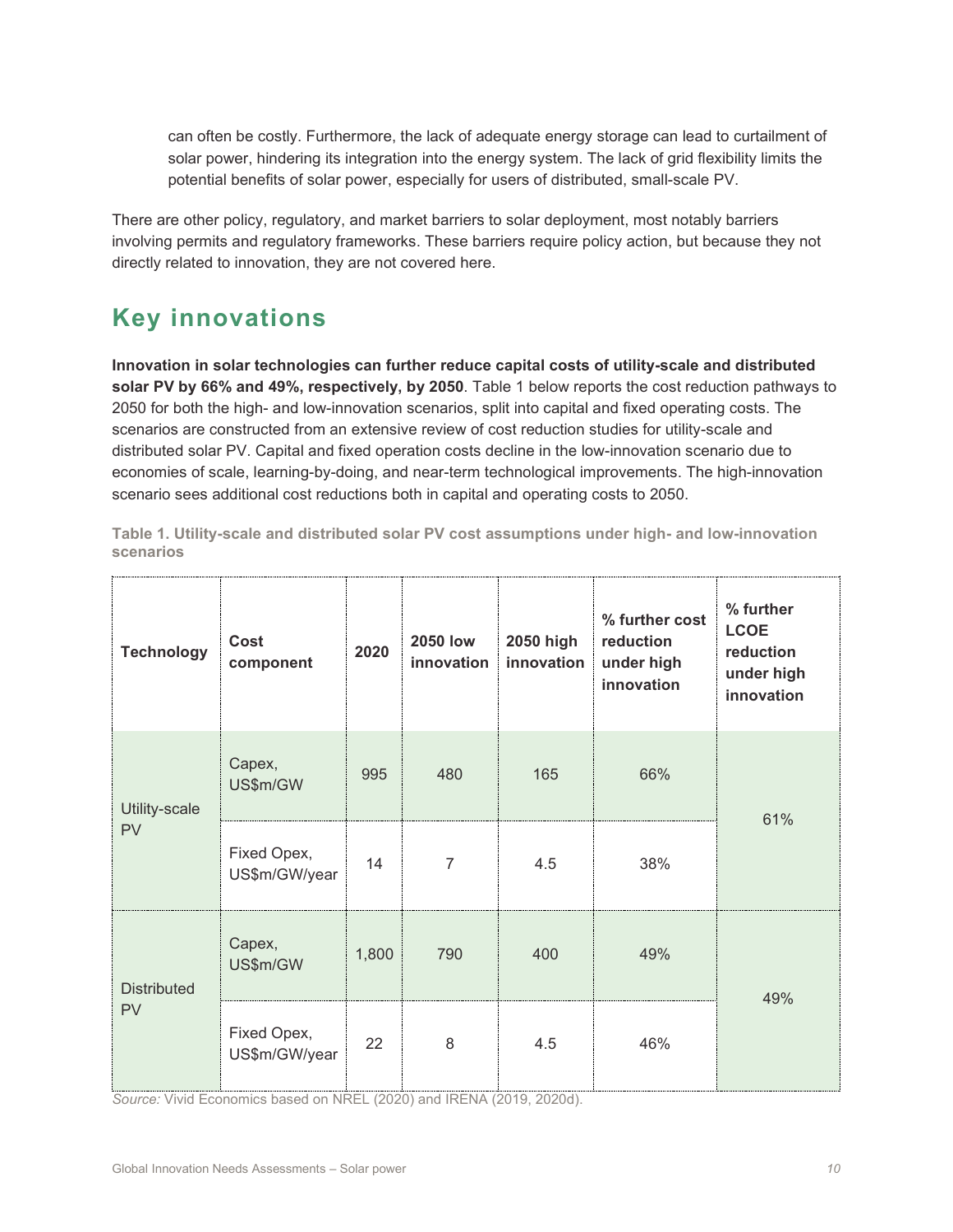**Advanced module materials offer many opportunities for efficiency improvements and cost reductions.** Crystalline silicon panels are the most widespread PV panels with 95% of the market share worldwide. Innovative module materials, which are aimed at increasing cell efficiency and reducing costs, generally include PERC cells and thin film. PERC cells are advanced silicon-based cells that only recently entered the commercialization stage. Thanks to an extra layer of material, they are more efficient than conventional crystalline silicon panels. Thin film cell technologies can be silicon-based and non-siliconbased. The mineral perovskite, which falls into the latter category, is very good at absorbing light. It is roughly as efficient as silicon-based cells and can be cheaper to produce than those cells. Perovskite solar cells are currently at the pilot stage and will require further research and development before entering the market (IRENA 2019).

**Advanced cell architecture can help increase efficiency levels.** Using innovative cell and module designs, advanced architectures can improve the performance of a solar panel. Bifacial solar cells, halfcells, multi-busbars, and solar shingles are some of the most promising cell designs being developed to increase system output levels.

#### **Other promising areas for innovation include solar application, O&M, and decommissioning:**

- **Innovative solar applications can offer multiple advantages.** Applications such as floating solar or solar trees can help deliver increased solar capacity in areas with stringent land constraints. Others, such as building-integrated PV panels, use existing infrastructure to deploy solar panels and cut costs. Some PV applications combine electricity production with other activities. One example is agrophotovoltaic, which combines solar PV and agricultural activity on the same land.
- **Innovations in O&M can improve the PV system's performance and extend its lifetime.**  Intelligent drones can be used to monitor large-scale PV plants with increased frequency and efficiency. This surveillance, combined with automated and predictive maintenance, can help quickly identify and fix performance issues at low cost. Advanced meteorological forecasting can help predict PV production and can help developers capture higher rents. Innovative coatings for PV modules can protect solar cells from external agents, such as water or heat, and can increase their lifetime, which is currently about 25 years.
- **Innovative decommissioning processes can lead to increased recycled materials and the creation of new industries.** Once a solar PV system reaches the end of its useful life, many of its materials and components can be reused to produce new PV panes or other products. This recycling can reduce the use of raw materials and increase the circularity and sustainability of the PV industry. In the long term, a growing market for secondary raw materials can potentially help create new industries and jobs in the waste management industry.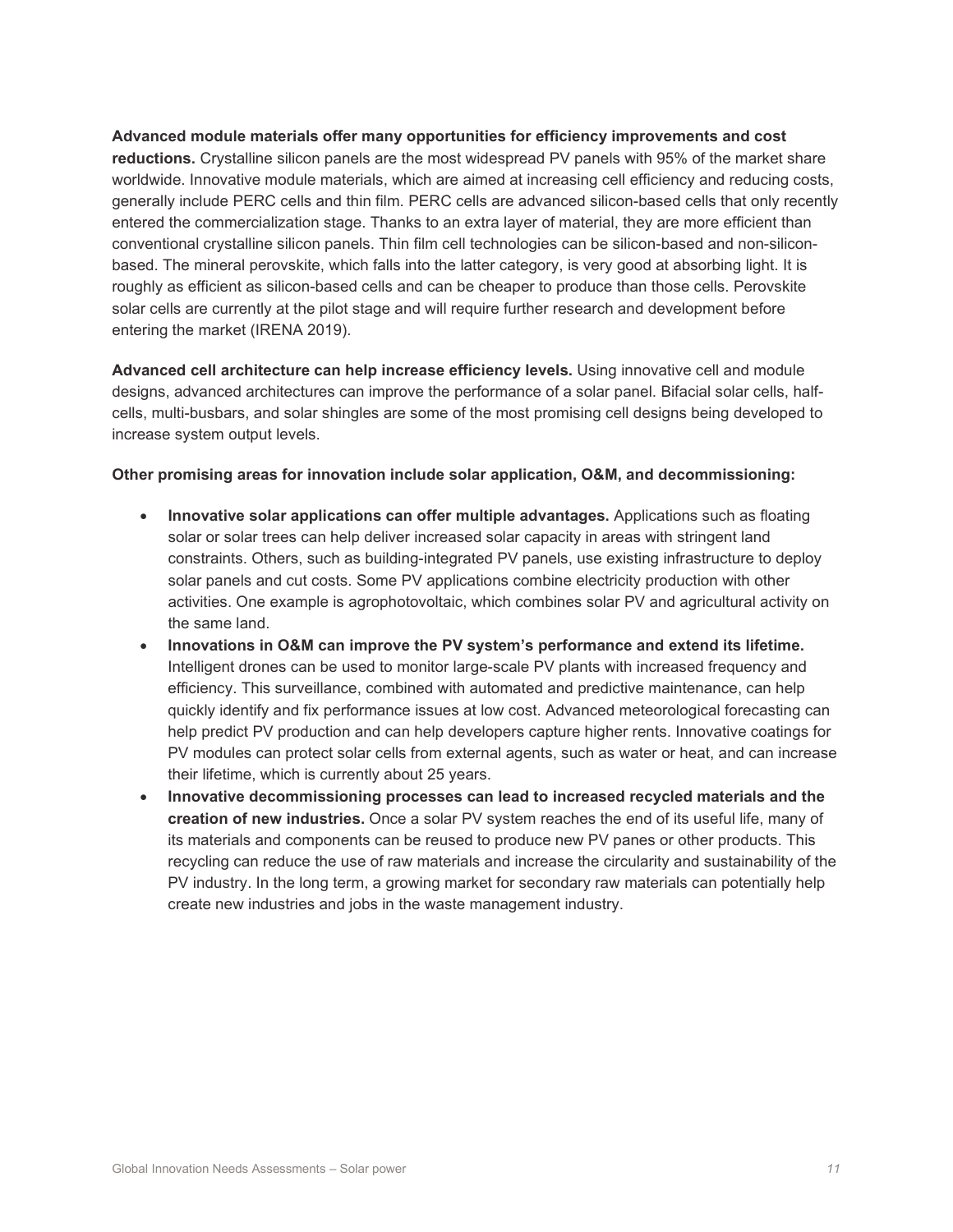## **3. Benefits of innovation**

### **Low-cost decarbonized energy**

**Lower energy costs are unlocked by the system benefits of innovation.** System benefits of innovation refer to the net reduction in costs across the entire energy system as a result of increased RD&D *and* commercialization of technologies. In the context of this report, system benefits are calculated as the difference in the total system costs of a high-innovation scenario and those of a lowinnovation scenario, whereby

- System costs are all capital, operating, and fuel costs within the global energy system<sup>[1](#page-11-0)</sup>
- Low-innovation scenario represents market-driven progress with inadequate government support
- High-innovation scenario represents progress driven in part by government support of RD&D and deployment (i.e., commercialization) that accelerates cost reductions.

This metric provides an aggregate estimate of how innovations in selected technologies can reduce system costs after least-cost optimization of all energy carries and technologies from both the supply and the demand sides.

**Innovation in solar power could reduce total energy system costs by US\$170 billion per year (1.5% of total) on average between now and 2050**. In both low- and the high-innovation scenarios, global energy system costs start at around US\$10 trillion a year in 2021, then begin to diverge after 2025, when savings in the high-innovation scenario are already US\$80 billion a year. Savings peak at US\$350 billion per year in the 2040s, when the bulk of the expected solar cost reductions have been achieved. Table 2 presents system benefits of high innovation solar power across all years to 2050 and the yearly average.

**Table 2. System benefits of innovation in solar power** 

| <b>System benefits</b>         | $2021 - 2050,$ | 2021-2050,     | 2021-2050,      |
|--------------------------------|----------------|----------------|-----------------|
|                                | cumulative,    | cumulative,    | annual average, |
|                                | undiscounted   | discounted 5%  | undiscounted    |
| High innovation in<br>solar PV | US\$5 trillion | US\$2 trillion | US\$170 billion |

*Note:* Discounting reduces the present value of future benefits. *Source:* Vivid Economics.

<span id="page-11-0"></span> $1$  System benefits may be calculated on an annual basis or cumulatively between 2020 and 2050 (with or without discounting).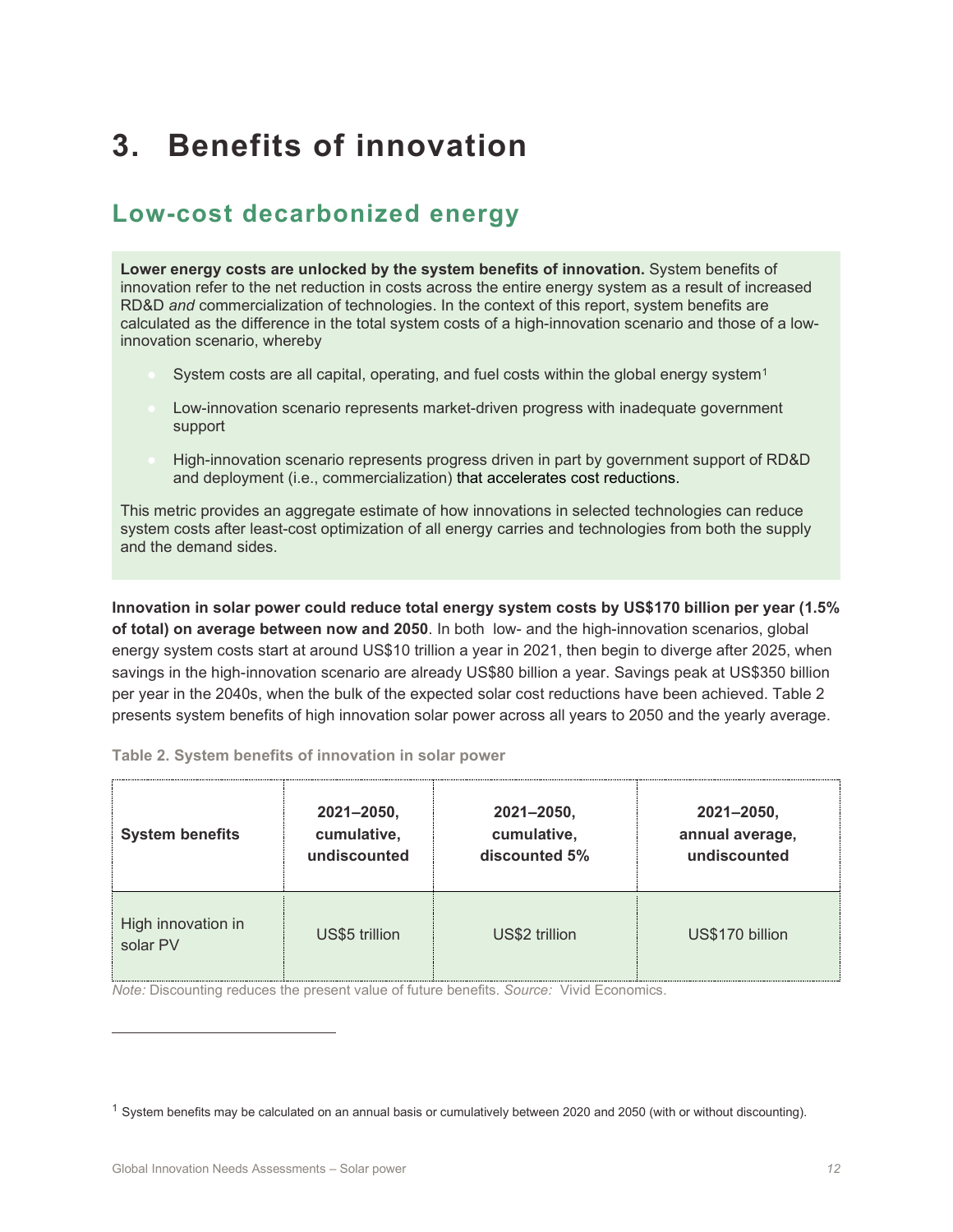**Innovations in solar power, like innovations in other renewable energy technologies, benefit the energy system by lowering the costs of low-carbon electricity**. As PV technology costs decrease, solar power can advance in merit order and become cost-competitive with other forms of electricity production, such as coal or natural gas, potentially displacing them. The higher availability of cheap forms of electricity production can reduce the electricity price overall. This price decrease can influence the entire energy system through three main channels:

#### **1. Reduced cost of electrification in end-use sectors**

All end uses of electrons can benefit from reductions in the cost of electricity. For example, in the passenger transport sector, the total cost of ownership of an electric vehicle can decrease and savings for consumers can increase. In addition, low-cost electricity can increase the cost competitiveness of electricity-based end uses that would otherwise be uncompetitive with their fossilfuel-based counterparts. For example, studies on the maritime shipping sector suggest that reducing the cost of electricity from US\$ 0.07/kWh to US\$ 0.02/kWh can reduce the cost premium of an electric bulk carrier by 4% compared to its conventional counterpart (Energy Transitions Commission 2018).

#### **2. Reduced cost of fuel production (e.g., hydrogen)**

Reduced costs of electricity can reduce the cost of electrolysis and increase the cost-competitiveness of green hydrogen. Similarly, cheaper electricity can reduce the cost of synthetic fuels production, which requires hydrogen. Cheaper hydrogen and synthetic fuels can reduce the operating costs of all their end uses in many sectors, including industry, transport, and heating and cooling.

#### **3. Reduced carbon costs**

The wider availability of cheap sources of low-carbon power can help displace carbon-intensive sources of power and end uses, reducing the cost of carbon emissions. The displacement of carbonintensive power sources and end uses can deliver savings on the cost of carbon emissions associated with those sources and uses, and those savings can increase as the carbon price in place increases.

**The benefits to the wider energy system from cheaper solar power can be partly offset by higher needs for transmission and storage capacity, which increase total system costs**. Solar PV modules are most cost-effectively located in areas with a high supply of solar energy. These locations can be far away from centers of electricity demand, such as big cities. Therefore, as solar PV capacity increases, the system will require additional transmission lines to connect solar power supply with centers of demand as well as require greater electricity storage to limit curtailment and provide electricity at times of low renewable supply. The cost of additional transmission lines and storage capacity would increase total system costs.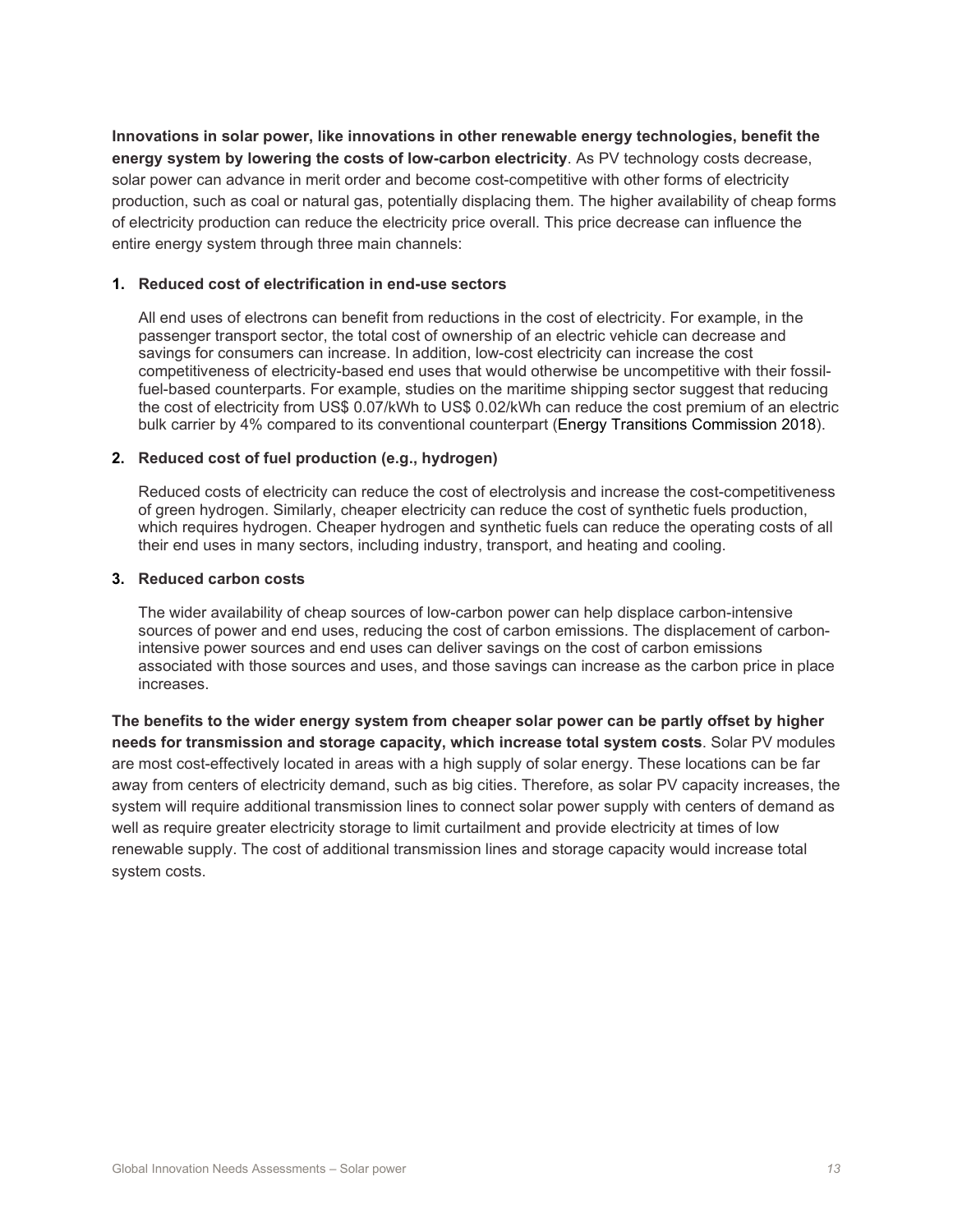**Figure 4. Impact of innovation on the energy system.**



*Source:* Vivid Economics.

### **Jobs and Growth**

**The solar PV market already provides substantial opportunities for businesses and attracts some US\$150 billion of investment every year**. The solar PV market has substantially expanded in the last decade, going from 42 GW of installed capacity in 2010 to more than 580 GW in 2019 (IRENA 2019). This growth has led to a significant increase in global investment in solar PV: of the US\$800 billion invested in the power sector globally in 2020, the solar PV sector attracted roughly US\$150 billion, up from US\$100 billion in 2010. Technology innovation and reduced costs increased the productivity of investment over time: Estimates suggest that a dollar spent on solar PV deployment in 2020 is associated with four times more output than a dollar spent on the same technology in 2010 (IEA 2021b).

**Rapid solar PV deployment could significantly increase annual investment in solar power to US\$330 billion by 2050**. Studies suggest that the annual investment in renewables required to achieve an energy mix compatible with a 1.5°C pathway may need to almost triple from US\$322 billion today to US\$797 billion (IRENA 2020a). With capital cost reductions, solar PV could replace more expensive energy sources. Paired with continued economies of scale, these cost reductions could further increase the market size of solar PV. By 2050, cumulative solar PV capacity could reach more than 13,000 GW, with a corresponding investment opportunity of US\$330 billion in that year.

**An expanding PV market could benefit suppliers and service providers across the value chain**. Raw material suppliers can benefit from increased solar PV penetration through the increased demand for polysilicon and other materials, although innovations in the reuse and recycling of decommissioned PV systems could partly counteract this tendency. Manufacturers and service providers can capture a large share of the business opportunity by producing and installing a larger number of PV systems at lower costs. Developers of solar projects can sell larger quantities of solar-generated electricity to utilities and consumers at the retail price or through power purchase agreements (PPAs). As deployment of distributed PV accelerates, business models such as net billing will be important to support the expansion of distributed energy resources while guaranteeing revenues to suppliers.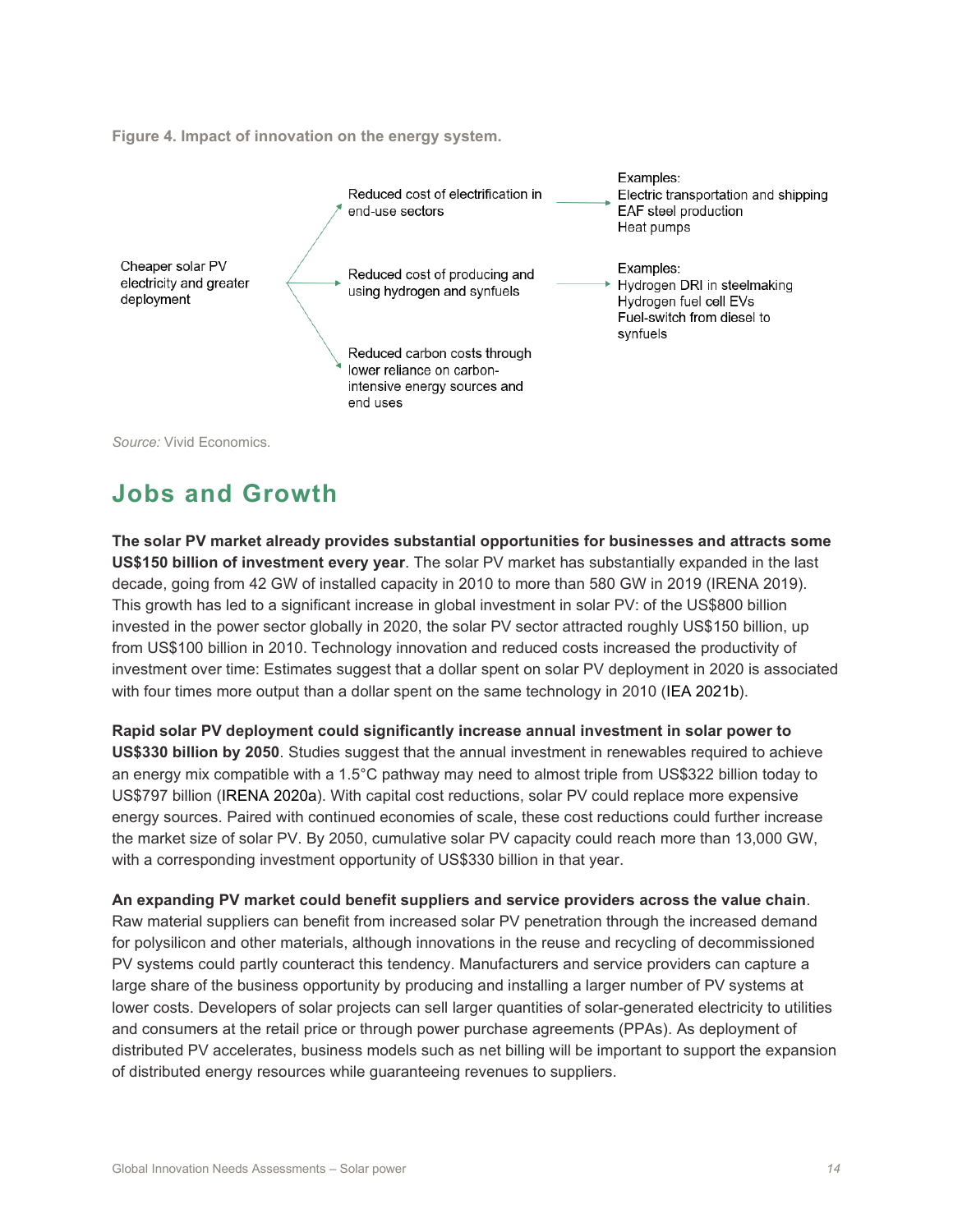**A large share of the private benefits from an expanded solar PV market could be concentrated in Asia**. By 2050, more than half of global PV capacity could be located in Asia, with China hosting the bulk of capacity (IRENA 2019). An expanded local PV market will greatly benefit local solar PV developers. However, large opportunities could come from the upstream solar supply chain in which China holds a dominant position, controlling 64% of polysilicon material worldwide, 80% of the market share for solar cells, and 75% of the market share for solar modules (Rapoza 2021).



**Figure 5. Simplified value chain for solar power.**

*Note:* The blocks in dark green represent the scope of business opportunities quantified in this section. *Source:* Vivid Economics.

**By 2050, innovation in solar power could support a direct GVA of more than US\$150 billion per year in construction and operation alone**. More than US\$60 billion of this GVA could be associated with the development phase of new solar PV projects, particularly distributed PV, which accounts for some 60% of the total value generated in 2050. The value related to operation and maintenance starts growing in the 2030s, when substantial new capacity has already been deployed, and it accounts for 20% of the total value by 2050. The trend by cost component is described in detail in Figure 6.

**Deployment of solar power could directly support more than 1.2 million jobs in the construction**  and operation of solar projects.<sup>[1](#page-14-0)</sup> The PV industry can support a range of jobs and skills across its value chain, but particularly in the part of the supply chain that is trade-exposed and highly innovative. Capturing the market share in this part of the supply chain could translate to secure industry development and long-term employment opportunities for engineers to develop solar projects and components, construction and factory workers to manufacture PV equipment, and technicians and safety experts to install and maintain solar systems over their lifetime. Most of the demand for labor-intensive development and maintenance services will likely come from the distributed PV sector, where economies of scale are limited and innovations in maintenance (e.g., predictive maintenance) are not economical to adopt. The solar PV value chain can also support jobs upstream and downstream of that chain. For example,

<span id="page-14-0"></span> $1$  These estimates focus only on the construction, operation, and maintenance of solar projects, which is where key innovations occur. While solar power could support further economic activity in the value chain, they are excluded from the scope of this analysis.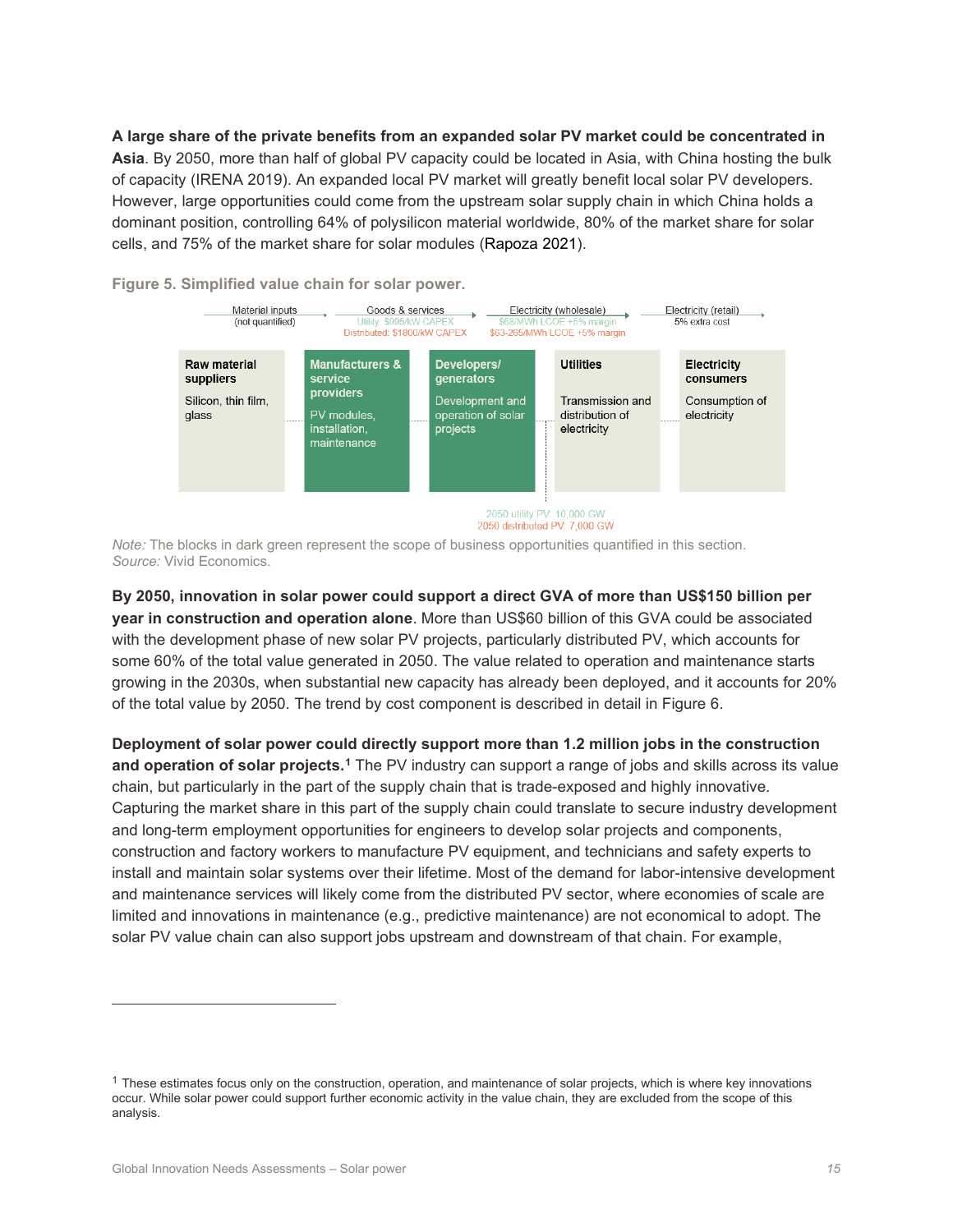development of a 1MW solar PV plant could require more than 200 tons of raw materials, suggesting that jobs in the supply chains for these materials could also benefit from growth in the solar PV sector.



**Figure 6. GVA and jobs directly supported by global deployment of utility-scale and distributed solar PV.**

*Note:* Employment declines relative to GVA due to assumed productivity growth in the solar industry. *Source:* Vivid Economics.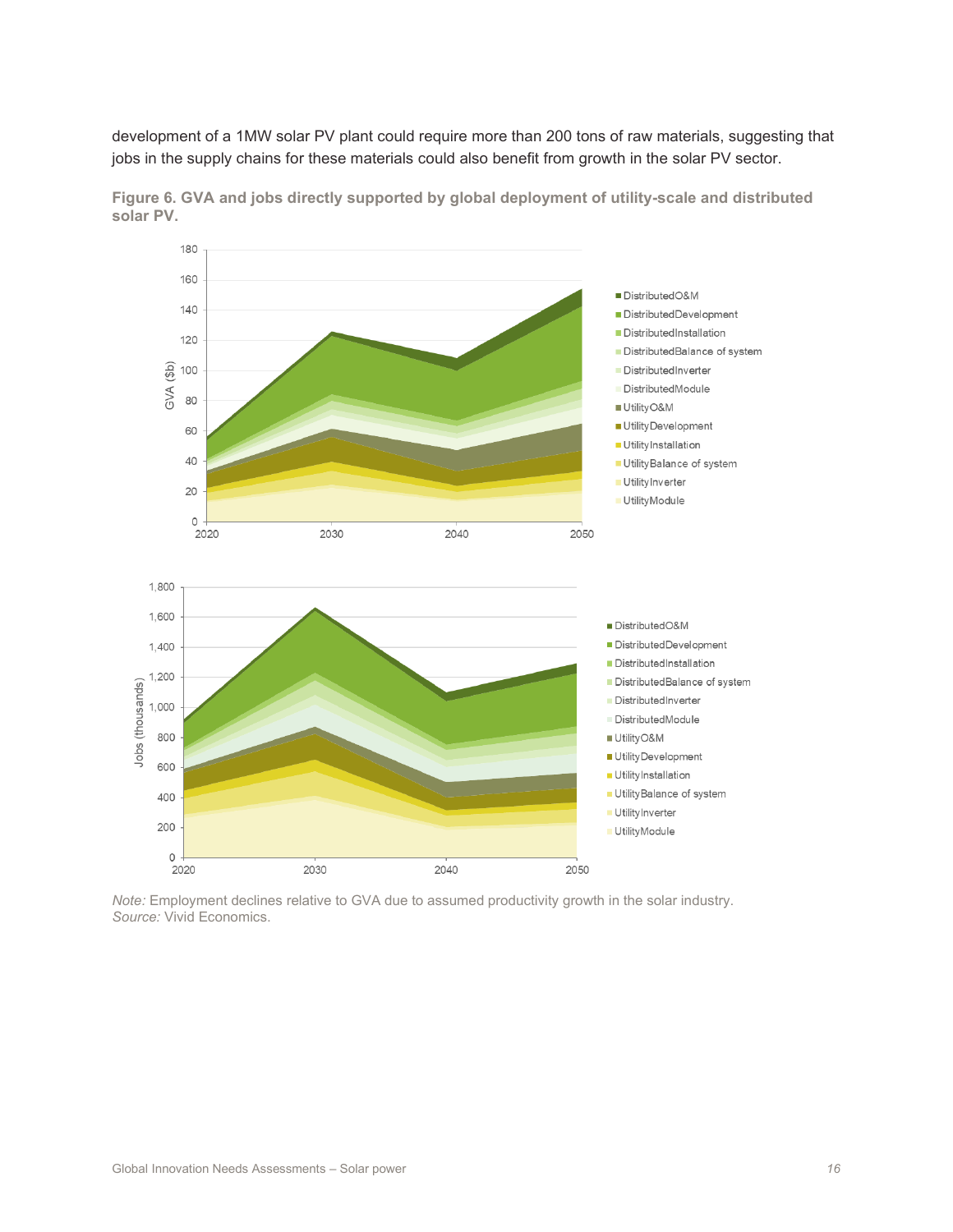## **4. The case for supporting innovation**

#### **To realize the full benefits of low-cost solar power, public spending on RD&D and**

**commercialization of US\$5 billion per year and US\$4 billion per year, respectively, is required.**  These sums are equivalent to more than double the current public RD&D spending, which totaled US\$2.2 billion in 2019 ( FS-UNEP Collaborating Centre 2020). Most of the RD&D spending could be directed to development of innovative module materials that are currently at the pilot stage, such as perovskite solar cells and other innovative thin film cell technologies, and to advanced cell architectures, such as tandem and hybrid cells. Commercialization spending would help bring to market technologies that have already reached the demonstration stage, such as PERC cells, as well as expand the deployment of firstgeneration technologies through innovative applications and processes. These technologies include floating solar applications, automated and predictive module maintenance, and innovative decommissioning processes.

**Although sizeable, the required RD&D and commercialization spending is small relative to the benefits**. Modeling scenarios suggest that innovation in advanced fuels, enabled by government RD&D and commercialization support, could bring on average US\$170 billion in system benefits between 2020 and 2050. RD&D and commercialization spending by the public sector is, therefore, only about 5% of annual benefits.

**Without strong government support for innovation, progress within the solar industry will slow down.** The solar PV industry witnessed substantial cost reductions over the past decade. These reductions were the result of economies of scale and improved business models, but most of all the result of the introduction of cheaper, more efficient modules and supporting infrastructure. Solar PV is already competitive with many other power generation technologies, and the industry could still grow in the absence of innovation. However, the pace at which solar PV is deployed would slow down without the introduction of innovative technologies and processes. Furthermore, the projected scale of solar deployment in the future justifies spending for any innovations that can reduce solar PV costs because these innovations can help substantially lower costs to the energy system.

**Government action is needed to create an enabling environment that addresses market barriers and facilitates the entry of private investors.** Improvements in the permitting process to install solar infrastructure and connect it to the electricity grid could reduce costs and timelines for project developers, especially new market entrants. Setting well-defined, long-term targets and supporting schemes for deployment can reduce investment risk and costs, ensuring greater visibility for private investors. Furthermore, adequate support for skills development–especially in the areas of materials engineering, system design, installation, and maintenance–could help increase the pool of skilled labor and reduce the talent search cost that solar developers face.

**Government support for RD&D and commercialization will need to be accompanied by pull policies that ultimately drive deployment.** Pull policies drive deployment and, hence, elicit innovations. These policies may include carbon pricing or renewable obligations favoring solar power over fossil fuel power generation. An effective combination of policies can ensure that sufficient investments in solar innovations are deployed rapidly to achieve cost-effective decarbonization of the energy system at scale.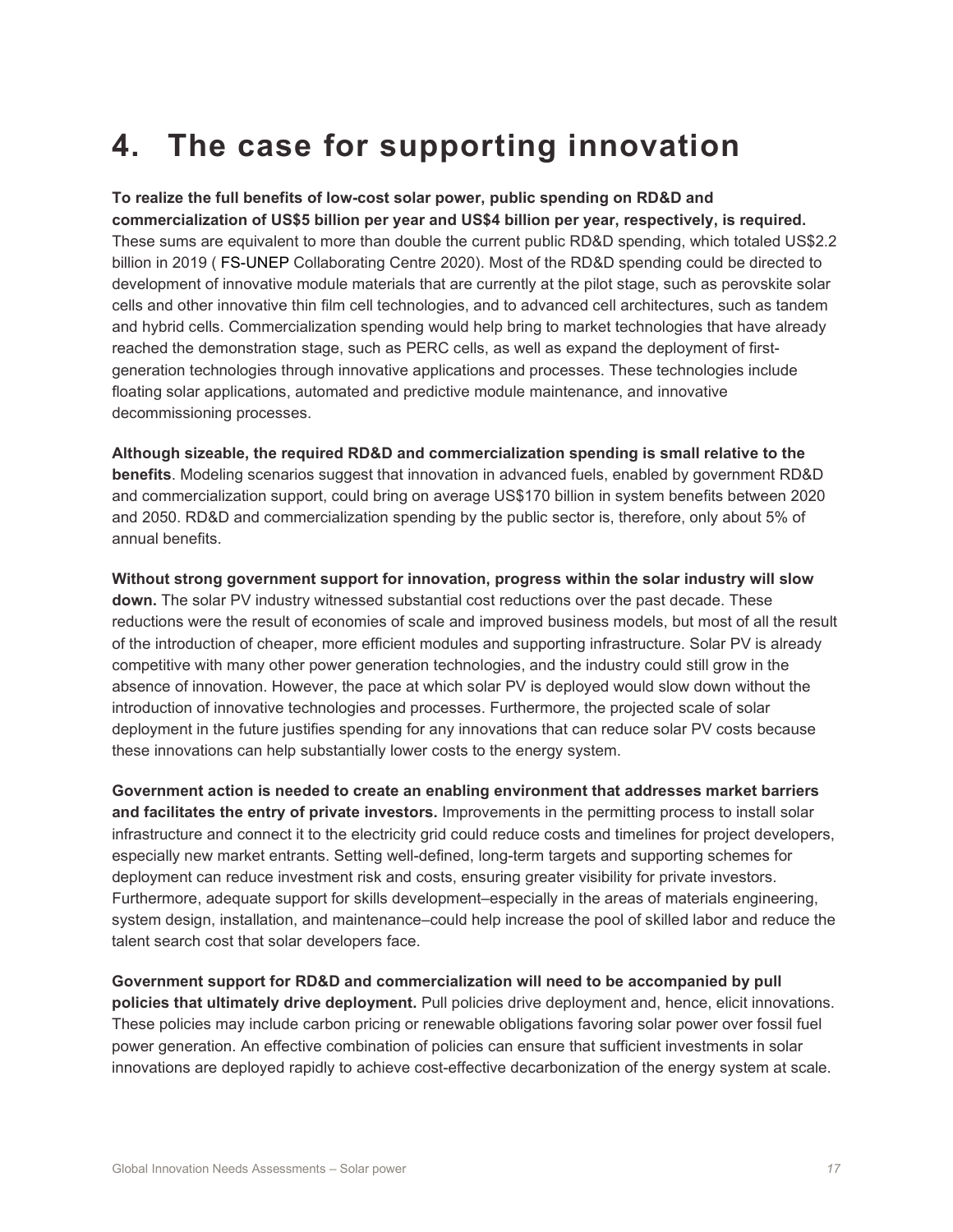## **References**

- BP (British Petroleum). 2020. *Energy outlook 2020*. www.bp.com/content/dam/bp/businesssites/en/global/corporate/pdfs/energy-economics/energy-outlook/bp-energy-outlook-2020.pdf.
- Energy Transitions Commission. 2018. *Mission possible--sectoral focus: Shipping*. www.energytransitions.org/publications/mission-possible-sectoral-focus-shipping/.

Feldman, David et al. 2021. *US solar photovoltaic system and energy storage cost benchmark: Q1 2020*. National Renewable Energy Laboratory. https://www.nrel.gov/docs/fy21osti/77324.pdf.

- FS-UNEP (Frankfurt School-United Nations Environment Programme) Collaborating Centre. 2020. *Global trends in renewable energy investment 2020*. www.fs-unep-centre.org/wpcontent/uploads/2020/06/GTR\_2020.pdf.
- IEA (International Energy Agency).2019. *Renewables 2019: Markey Analysis and forecast from 2019 to 2024.* www.iea.org/reports/renewables-2019.

———. 2021a. *Net zero by 2050.* www.iea.org/reports/net-zero-by-2050.

———. 2021b. *World energy investment 2021*. www.iea.org/reports/world-energy-investment-2021.

*IRENA (International Renewable Energy Agency). 2019.* Future of solar photovoltaic: Deployment, investment, technology, grid integration and socio-economic aspects*. www.irena.org/publications/2019/Nov/Future-of-Solar-Photovoltaic.*

———. 2020a. *Global landscape of renewable energy finance*. www.irena.org/publications/2020/Nov/Global-Landscape-of-Renewable-Energy-Finance-2020.

———. 2020b. *Global renewables outlook: Energy transformation 2050*. www.irena.org/publications/2020/Apr/Global-Renewables-Outlook-2020

———. 2020c. *Renewable energy statistics 2020*. www.irena.org/publications/2020/Jul/Renewableenergy-statistics-2020.

———. 2020d. *Renewable power generation costs in 2019*. www.irena.org/publications/2020/Jun/Renewable-Power-Costs-in-2019.

———. 2021a. *Renewable capacity statistics 2021*. www.irena.org/publications/2021/March/Renewable-Capacity-Statistics-2021.

———. 2021b. "World adds record new renewable energy capacity in 2020." Press release, April 5. www.irena.org/newsroom/pressreleases/2021/Apr/World-Adds-Record-New-Renewable-Energy-Capacity-in-2020.

NGFS (Network of Central Banks and Supervisors for Greening the Financial System). 2021. NGFS scenarios. www.ngfs.net/ngfs-scenarios-portal/.

NREL (National Renewable Energy Laboratory). 2020. Annual technology baseline. https://atb.nrel.gov/.